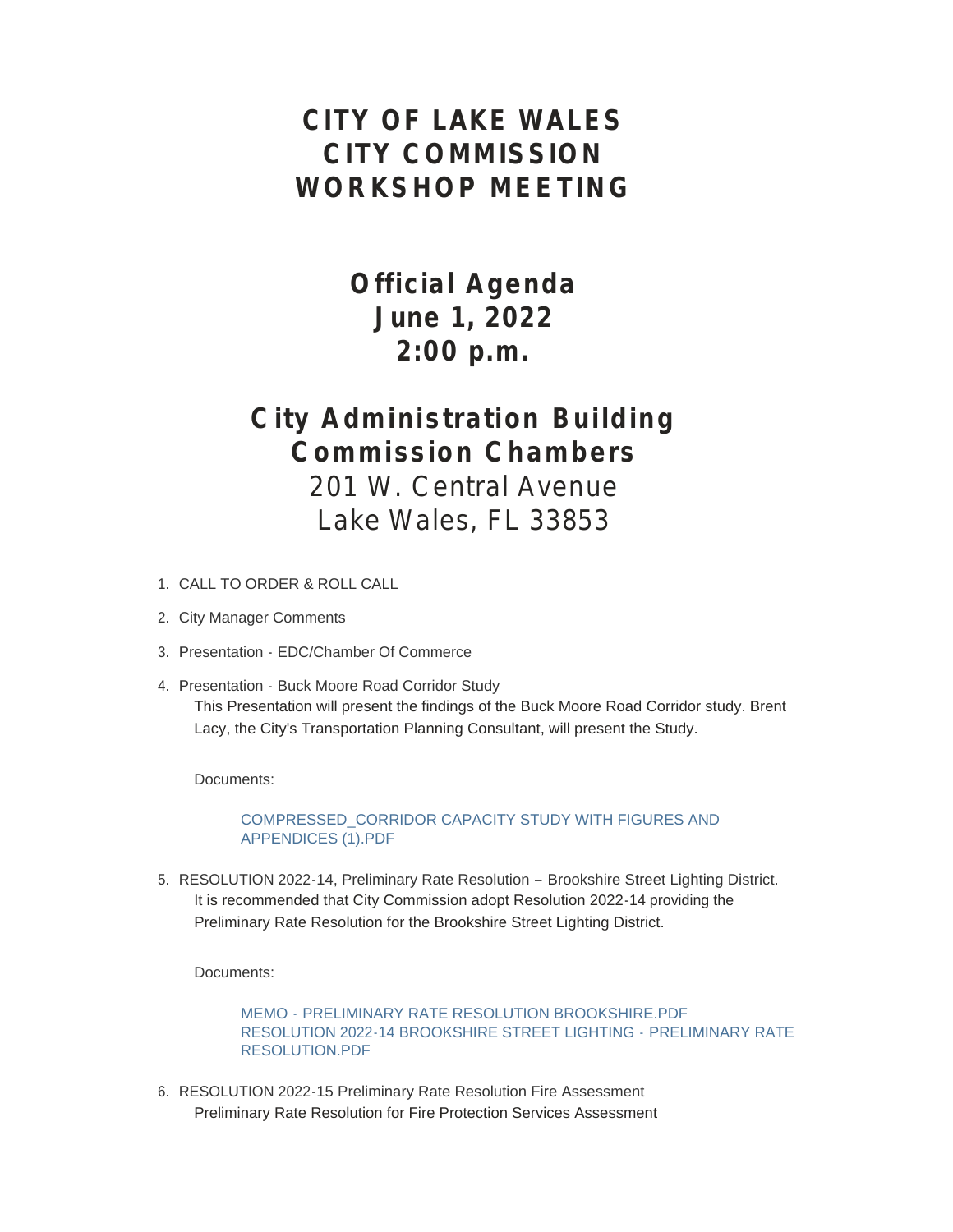Documents:

MEMO - [PRELIMINARY RATE RESOLUTION -](https://www.lakewalesfl.gov/AgendaCenter/ViewFile/Item/11189?fileID=13018) FIRE PROTECTION ASSESSMENT.PDF [RESOLUTION 2022-15 FIRE ASSESSMENT -](https://www.lakewalesfl.gov/AgendaCenter/ViewFile/Item/11189?fileID=13019) PRELIMINARY RATE RESOLUTION.PDF

7. Southside Force Main Cleaning

Staff is recommending the approval to expend funds for \$51,399.60 for the force main cleaning services provided by Professional Piping Services.

Documents:

### [AGENDA MEMO-SOUTHSIDE FORCE MAIN CLEANING 2022.PDF](https://www.lakewalesfl.gov/AgendaCenter/ViewFile/Item/11233?fileID=13130) [QUOTE 5022-3004.PDF](https://www.lakewalesfl.gov/AgendaCenter/ViewFile/Item/11233?fileID=13125)

8. Mountain Lake Cutoff Rd Watermain Extension

Staff proposes to install approximately 2100 lf of 12" water main to assist in the expansion of the water system along Mountain Lake Cutoff Road.

Documents:

AGENDA MEMO - [MOUNTAIN LK CUTOFF EXTENSIONREV1.PDF](https://www.lakewalesfl.gov/AgendaCenter/ViewFile/Item/11229?fileID=13128) [DAYLN QUOTE - OPEN CUT .PDF](https://www.lakewalesfl.gov/AgendaCenter/ViewFile/Item/11229?fileID=13107) [LOPEZ - DIRECTIONAL DRILL.PDF](https://www.lakewalesfl.gov/AgendaCenter/ViewFile/Item/11229?fileID=13108) [LOPEZ QUOTE\\_OPEN CUT.PDF](https://www.lakewalesfl.gov/AgendaCenter/ViewFile/Item/11229?fileID=13109) [MARTIN PAVING - OPEN CUT QUOTE.PDF](https://www.lakewalesfl.gov/AgendaCenter/ViewFile/Item/11229?fileID=13110) [MOUNTAIN LK - SUMMARY COST - BORING.PDF](https://www.lakewalesfl.gov/AgendaCenter/ViewFile/Item/11229?fileID=13111) [MOUNTAIN LK - SUMMARY COST - OPEN CUT.PDF](https://www.lakewalesfl.gov/AgendaCenter/ViewFile/Item/11229?fileID=13112)

WWTP Chlorination Tanks Replacement 9.

Staff seeks commission approval to expend funds for the replacement of two chlorination tanks at the Wastewater Treatment Plant facility (WWTP) for \$21,532.84.

Documents:

[AGENDA MEMO-WWTP CHLORINATION TANKS REPLACEMENT.PDF](https://www.lakewalesfl.gov/AgendaCenter/ViewFile/Item/11206?fileID=13049) [CHEMICAL CONTAINERS QUOTE.PDF](https://www.lakewalesfl.gov/AgendaCenter/ViewFile/Item/11206?fileID=13050) [ODYSSEY QUOTE.PDF](https://www.lakewalesfl.gov/AgendaCenter/ViewFile/Item/11206?fileID=13051)

10. DW53037 Northwest Water Main Extension Application Submittal

The funds for this project have been committed by the State Revolving Loan Fund Agency (SRF). It is now time for City Staff to submit the application for drafting of the contract for the Mayor's signature.

Documents:

[AGENDA MEMO-DW53037 NORTHWEST WATERMAIN EXTENSION SRF](https://www.lakewalesfl.gov/AgendaCenter/ViewFile/Item/11202?fileID=13037)  APPLICATION.PDF [DW53037 FUNDING APPLICATION COMPLETE.PDF](https://www.lakewalesfl.gov/AgendaCenter/ViewFile/Item/11202?fileID=13038)

11. WTP #2 Aurora Split Case Pump Replacement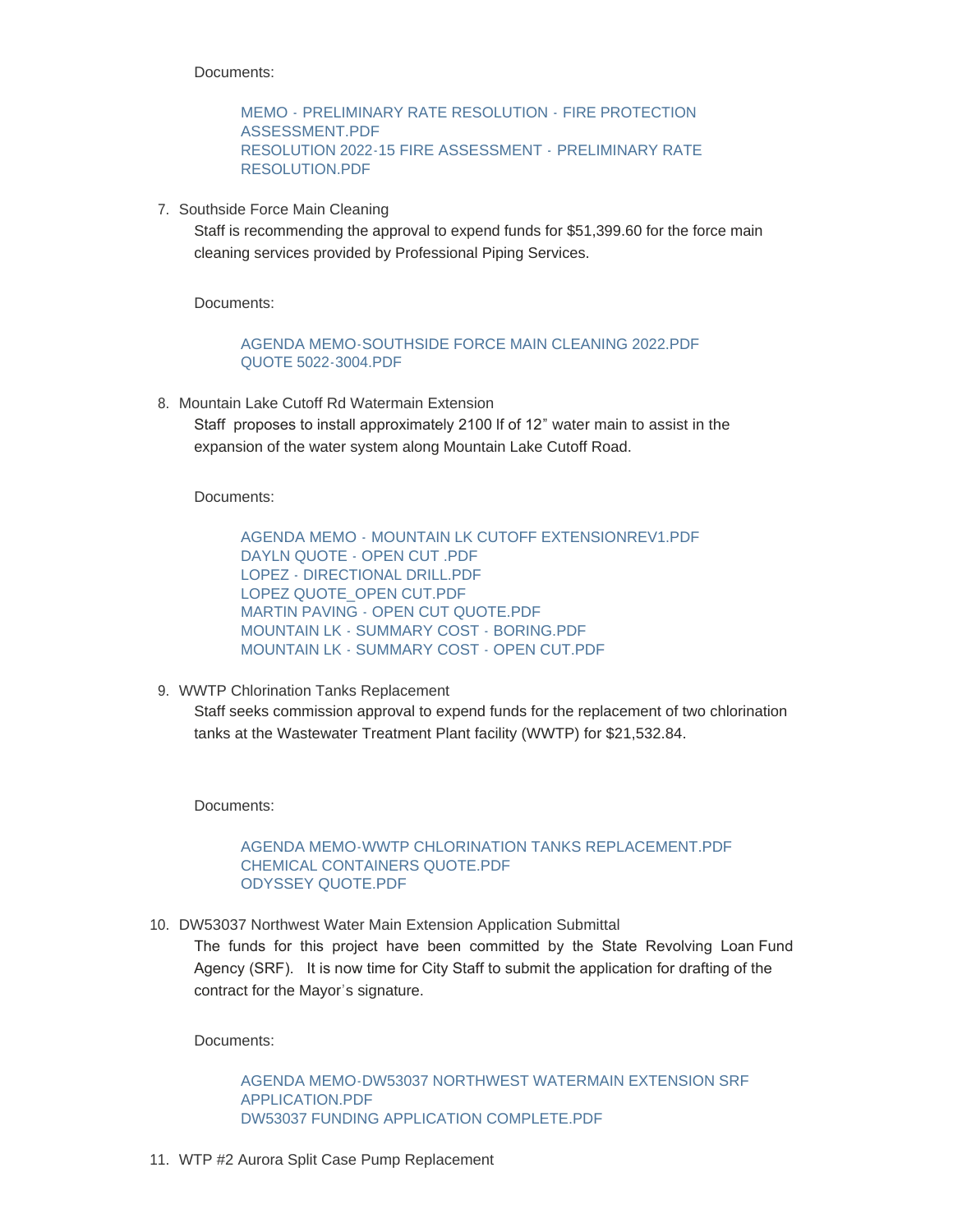Staff seeks commission approval to expend funds for the replacement of an Aurora split case horizontal pump for Water Treatment Plant #2 (WTP #2) from Barney's Pumps for \$26,246.00.

Documents:

AGENDA MEMO-WTP PDF [BARNEYS PUMP.PDF](https://www.lakewalesfl.gov/AgendaCenter/ViewFile/Item/11204?fileID=13042) [FLORIDA ARMATURE.PDF](https://www.lakewalesfl.gov/AgendaCenter/ViewFile/Item/11204?fileID=13043) [KAMAN DISTRIBUTION.PDF](https://www.lakewalesfl.gov/AgendaCenter/ViewFile/Item/11204?fileID=13044)

WW53036 Septic To Sewer Force Main Ext. SRF Funding Application 12. The funds for this project have been committed by the State Revolving Loan Fund

> Agency (SRF). It is now time for City Staff to submit the application for drafting of the contract for the Mayor's signature.

Documents:

[AGENDA MEMO-WW53036 SEPTIC TO SEWER CONVERSION FORCEMAIN](https://www.lakewalesfl.gov/AgendaCenter/ViewFile/Item/11230?fileID=13113)  EXTENSION SRF APPLICATION.PDF [WW53036LOANAPPLICATION.PDF](https://www.lakewalesfl.gov/AgendaCenter/ViewFile/Item/11230?fileID=13114)

13. Resolution 2022-11 - Resolution To Utilize The Uniform Method Of Collecting Non-Ad Valorem Assessments And Adopting The Special Assessment Roll. Resolution 2022-11 declares the City's intent to utilize the uniform method of collecting non-ad valorem assessments and adopts the assessment roll for 2022.

Documents:

[2022-CC MEMO RESOLUTION 2022-11 NON-AD VALOREM.PDF](https://www.lakewalesfl.gov/AgendaCenter/ViewFile/Item/11235?fileID=13131) [2022-RESOLUTION 2022-11 NON-AD VALOREM COLLECTION.PDF](https://www.lakewalesfl.gov/AgendaCenter/ViewFile/Item/11235?fileID=13138) [2022-0124-01 RAY AND SONS EXECUTED CONTRACT.PDF](https://www.lakewalesfl.gov/AgendaCenter/ViewFile/Item/11235?fileID=13133) [2022-NON-AD VALORAM TAX ROLL -](https://www.lakewalesfl.gov/AgendaCenter/ViewFile/Item/11235?fileID=13137) LAKE WALES 2021.PDF

14. Daly Pines Final Plat Approval

The Daly Family requests approval of the Daly Pines Final Plat.

Documents:

[CC MEMO DALY PINES FINAL PLAT 6.7.2022.PDF](https://www.lakewalesfl.gov/AgendaCenter/ViewFile/Item/11207?fileID=13052) [DALY PINES FINAL PLAT.PDF](https://www.lakewalesfl.gov/AgendaCenter/ViewFile/Item/11207?fileID=13053) [DALY PINES TITLE OPINION LETTER.PDF](https://www.lakewalesfl.gov/AgendaCenter/ViewFile/Item/11207?fileID=13054)

15. Ordinance 2022-12 Annexation - 2nd Reading And Public Hearing 10.02 Acres Of Land North Of Linda Street And East Of Tangelo Street

Ordinance 2022-12 proposes the voluntary annexation of approximately 10.02 acres of land north of Linda Street and east of Tangelo Street, and contiguous to the incorporated City limits.

Documents: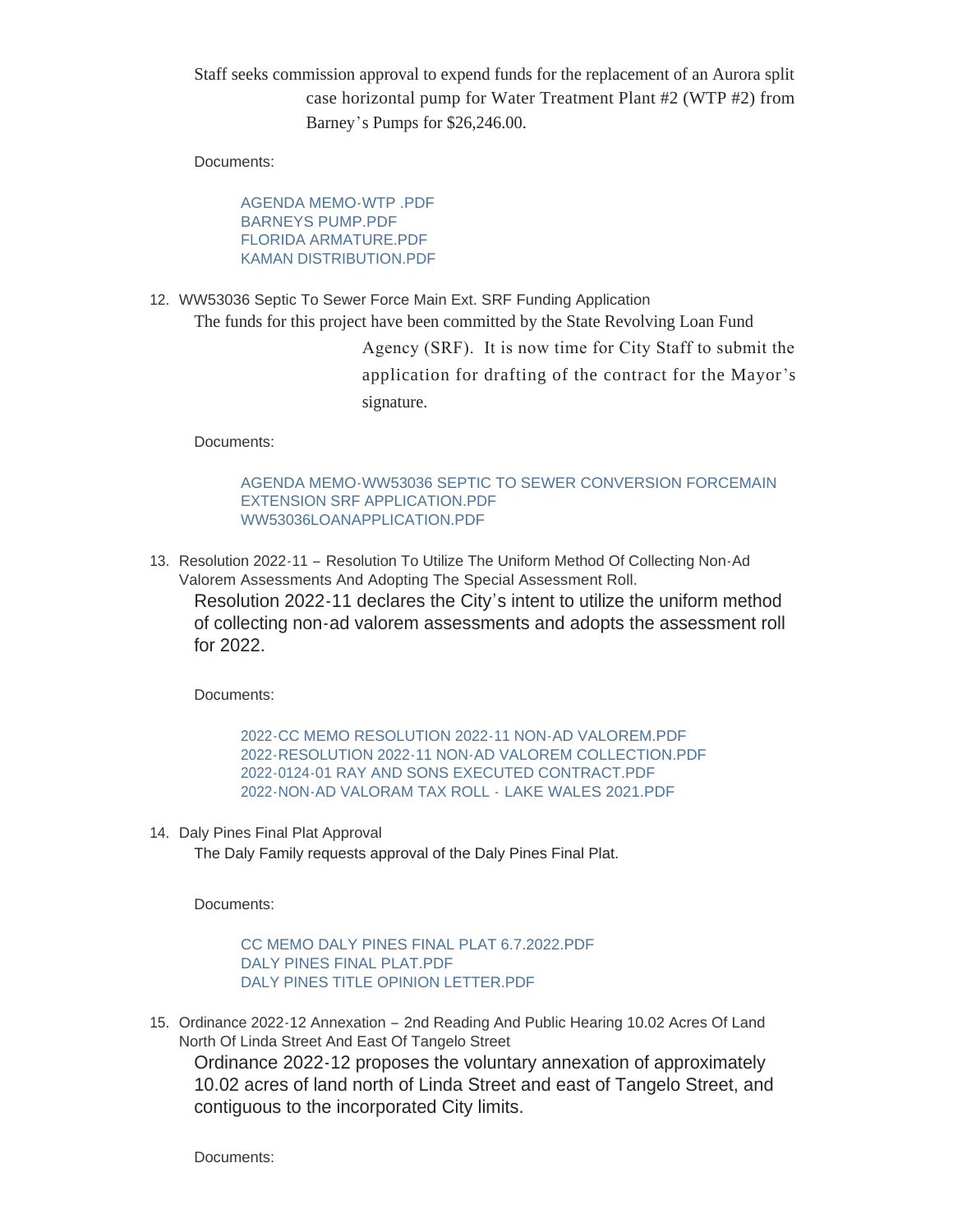[CC MEMO ORD 2022-12 2ND R MURPHY PROPERTY ANNEXATION](https://www.lakewalesfl.gov/AgendaCenter/ViewFile/Item/11220?fileID=13084)  6.7.2022.PDF [ORD 2022-12 MURPHY PROPERTY ANNEXATION.PDF](https://www.lakewalesfl.gov/AgendaCenter/ViewFile/Item/11220?fileID=13085) UTILITY MAPS - [ANNEXATION 2022-12.PDF](https://www.lakewalesfl.gov/AgendaCenter/ViewFile/Item/11220?fileID=13086)

16. ORDINANCE 2022-30 LDR Updates Chapter 23 Land Development Regulations -1st Reading And Public Hearing

Staff proposes amendments to the following sections of the Land Development Regulations (LDRs) (Chapter 23, Lake Wales Code of Ordinances):

- a. Section 23-306 Off-street and vehicular areas
- b. Section 23-421 Permitted Uses
- c. Section 23-302 Definitions

Documents:

[CC MEMO 6.7.2022 LDR UPDATES 1ST R.PDF](https://www.lakewalesfl.gov/AgendaCenter/ViewFile/Item/11225?fileID=13096) [ORDINANCE 2022-30 LDR AMENDMENTS 6.7.2022.PDF](https://www.lakewalesfl.gov/AgendaCenter/ViewFile/Item/11225?fileID=13097)

17. ORDINANCE D2022-12 - First Reading And Public Hearing - Zoning Map Amendment For 10.02 Acres Of Land North Of Linda Street And East Of Tangelo Street Shelton T. Rice, authorized agent for owner, requests approval of City Commission to amend the Zoning Map on approximately 10.02 acres of land.

Documents:

### [CC MEMO D2022-12 MURPHY PROPERTY ZONING 6.7.2022.PDF](https://www.lakewalesfl.gov/AgendaCenter/ViewFile/Item/11224?fileID=13094) [ORD D2022-12 MURPHY PROPERTY ZONING AMENDMENT 6.7.22.PDF](https://www.lakewalesfl.gov/AgendaCenter/ViewFile/Item/11224?fileID=13095)

18. ORDINANCE D2022-03 - Second Reading And Public Hearing: Future Land Use For 236.57 Acres Of Land South Of Belleview Drive, East Of Scenic Highway South, North Of Passion Play Road, And West Of 11th Street South

Dave Schmitt Engineering, authorized agent for owners, requests approval of City Commission to amend the Future Land Use Map of the Comprehensive Plan on the above-mentioned parcels totaling approximately 236.57 acres of land.

Documents:

#### [CC MEMO D2022-03 2ND R GROVE AT ORCHARD HILLS CPA 6.7.22.PDF](https://www.lakewalesfl.gov/AgendaCenter/ViewFile/Item/11210?fileID=13061) [ORD D2022-03 2ND R GROVES AT ORCHARD HILLS CPA LARGE SCALE](https://www.lakewalesfl.gov/AgendaCenter/ViewFile/Item/11210?fileID=13062)  6.7.22.PDF

19. ORDINANCE D2022-06 Second Reading And Public Hearing - Zoning For 236.57 Acres Of Land South Of Belleview Drive, East Of Scenic Highway South, North Of Passion Play Road, And West Of 11th Street South

Dave Schmitt Engineering, authorized agent for owners, requests approval of City Commission to amend the Zoning Map on the above-mentioned parcels totaling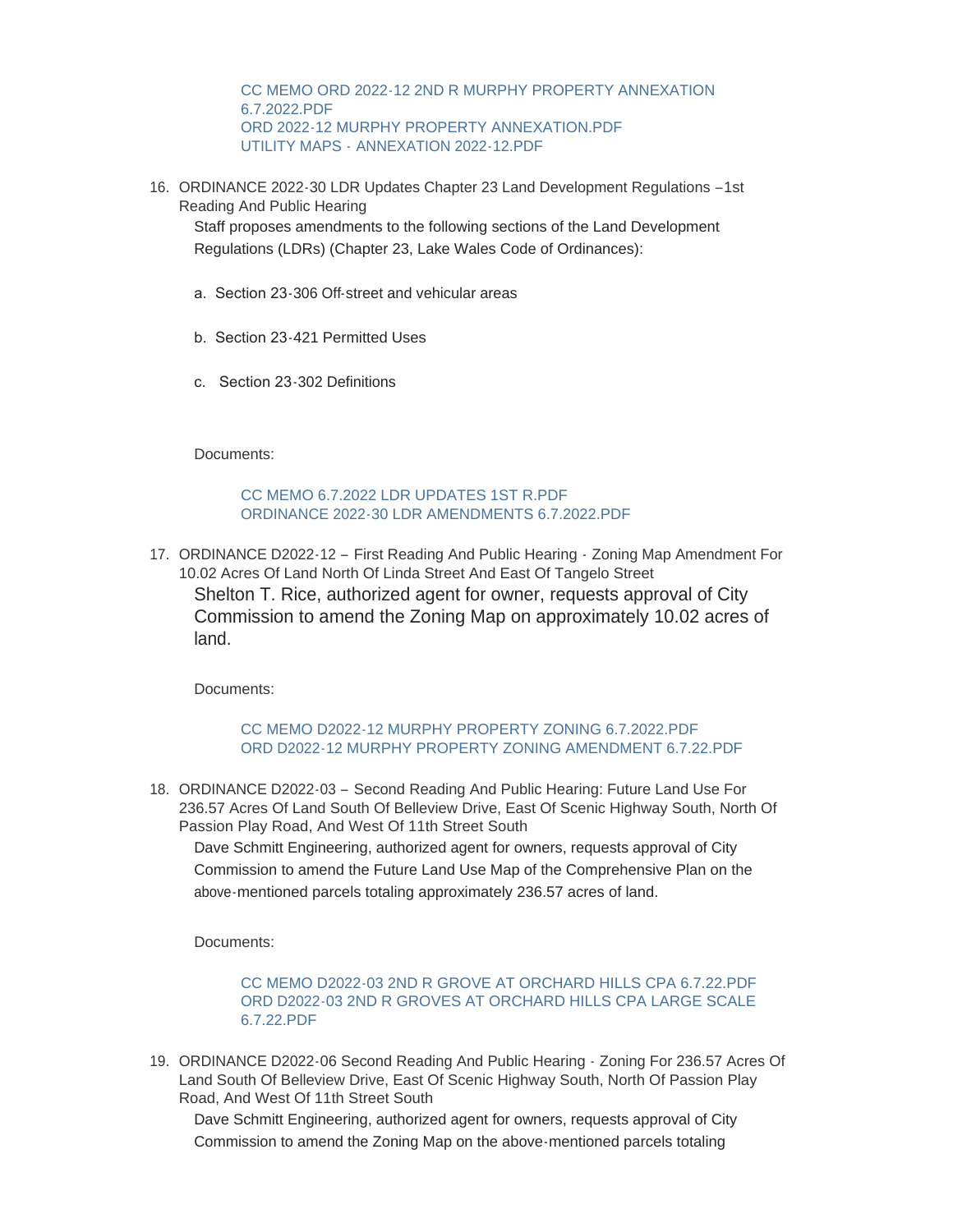Documents:

[CC MEMO D2022-06 2ND R GROVE AT ORCHARD HILLS ZONING 6.7.22.PDF](https://www.lakewalesfl.gov/AgendaCenter/ViewFile/Item/11211?fileID=13063) [ORD D2022-06 2ND R GROVES AT ORCHARD HILLS ZONING AMENDMENT](https://www.lakewalesfl.gov/AgendaCenter/ViewFile/Item/11211?fileID=13064)  6.7.22.PDF

20. ORDINANCE D2022-04 Second Reading And Public Hearing - Future Land Use For 97.35 Acres Of Land South Of Chalet Suzanne Road And East Of US Highway 27 Charles Millar with Atwell, authorized agent for owners Lake Wales Realty Investors LLC and Star Lake Inc., requests approval of City Commission to amend the Future Land Use Map of the Comprehensive Plan on the abovementioned parcels totaling approximately 97.35 acres of land.

Documents:

[CC MEMO D2022-04 2ND R FOREST LAKE CPA 6.7.22.PDF](https://www.lakewalesfl.gov/AgendaCenter/ViewFile/Item/11212?fileID=13066) [ORD D2022-04 2ND R FOREST LAKE CPA LARGE SCALE 6.7.22.PDF](https://www.lakewalesfl.gov/AgendaCenter/ViewFile/Item/11212?fileID=13067)

21. ORDINANCE D2022-07 Second Reading And Public Hearing - Zoning For 97.35 Acres Of Land South Of Chalet Suzanne Road And East Of US Highway 27 Charles Millar with Atwell, authorized agent for owners Lake Wales Realty Investors LLC and Star Lake Inc., requests approval of City Commission to amend the Zoning Map on the above-mentioned parcels totaling approximately 97.35 acres of land.

Documents:

[CC MEMO D2022-07 2ND R FOREST LAKE ZONING 6.7.22.PDF](https://www.lakewalesfl.gov/AgendaCenter/ViewFile/Item/11216?fileID=13074) [ORD D2022-07 2ND R FOREST LAKE ZONING AMENDMENT 6.7.22.PDF](https://www.lakewalesfl.gov/AgendaCenter/ViewFile/Item/11216?fileID=13075)

22. ORDINANCE D2022-11 Second Reading And Public Hearing - Future Land Use Amendment For 10.02 Acres Of Land North Of Linda Street And East Of Tangelo Street Shelton T. Rice, authorized agent for owner, requests approval of City Commission to amend the Future Land Use Map of the Comprehensive Plan on approximately 10.02 acres of land.

Documents:

[CC MEMO D2022-11 2ND R MURPHY PROPERTY CPA 6.7.2022.PDF](https://www.lakewalesfl.gov/AgendaCenter/ViewFile/Item/11222?fileID=13090) [ORD D2022-11 2ND R MURPHY PROPERTY CPA SMALL SCALE 6.7.22.PDF](https://www.lakewalesfl.gov/AgendaCenter/ViewFile/Item/11222?fileID=13091)

23. ORDINANCE D2022-17 Second Reading And Public Hearing - Zoning Map Amendment For 195.23 Acres Of Land North Of Chalet Suzanne Road And East Of US Highway 27 *Hillpointe LLC, authorized agent for owner, requests approval of City Commission to amend the Zoning Map on approximately 195.23 acres of land.*

Documents: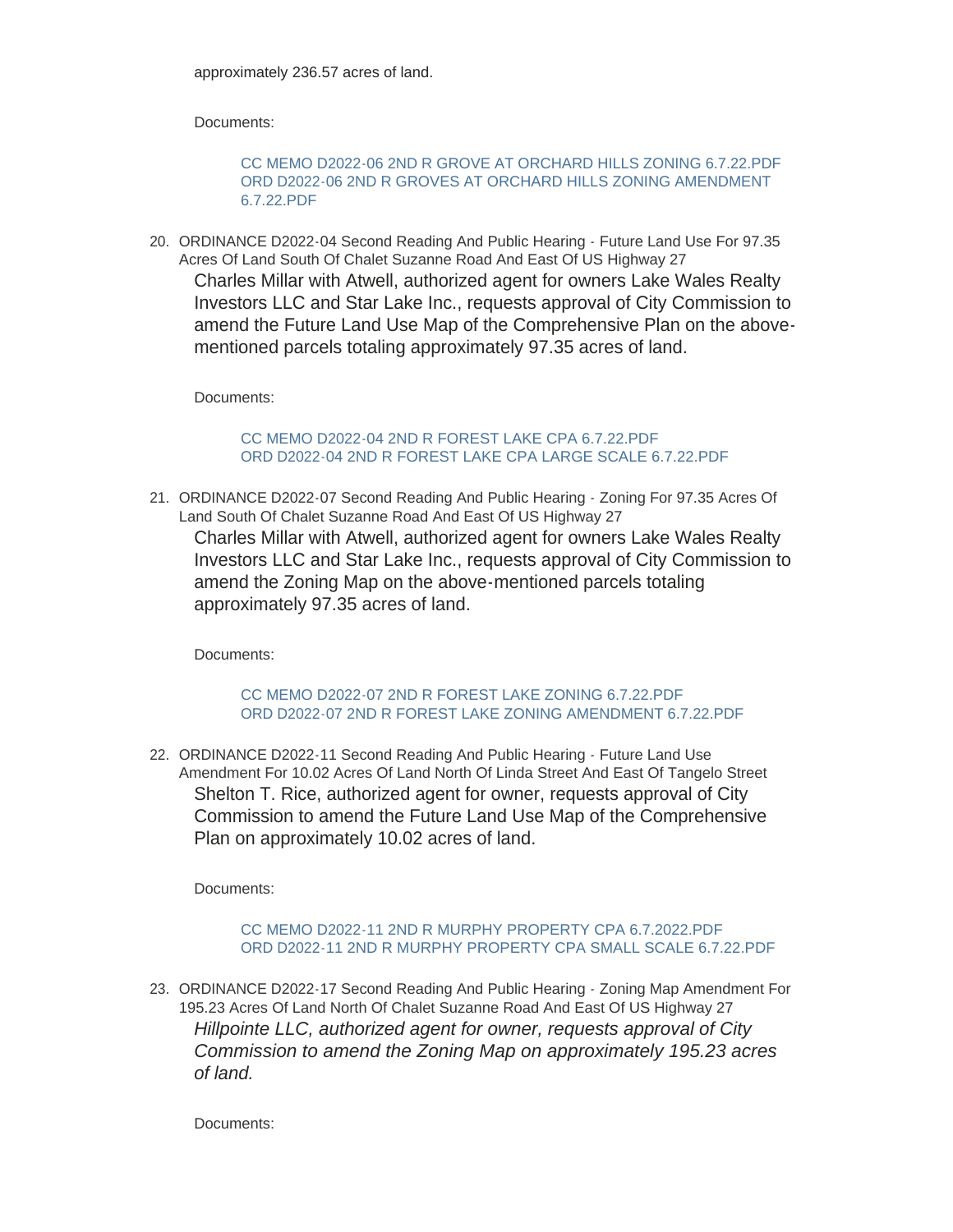[CC MEMO D2022-17 2ND R HILLPOINTE ZONING 6.7.2022.PDF](https://www.lakewalesfl.gov/AgendaCenter/ViewFile/Item/11218?fileID=13078) [ORD D2022-17 2ND R HILLPOINTE ZONING AMENDMENT 6.7.22.PDF](https://www.lakewalesfl.gov/AgendaCenter/ViewFile/Item/11218?fileID=13079) [HILLPOINTE ZONING BOUNDARY SURVEY AND LEGAL DESCRIPTION.PDF](https://www.lakewalesfl.gov/AgendaCenter/ViewFile/Item/11218?fileID=13080)

24. Lake Wales Public Library Touch-A-Truck Event

The Lake Wales Public Library is requesting a special event permit for a Touch a Truck event to be held on July 21st, 2022 from 10:30 a.m. - 11:30 a.m. This event will close Cypress Garden Lane and the parking lot west of the Library across Cypress Garden Lane.

Documents:

#### [MEMO TOUCH A TRUCK EVENT 2022.PDF](https://www.lakewalesfl.gov/AgendaCenter/ViewFile/Item/11198?fileID=13025) [SPECIAL EVENT APPLICATION TOUCH A TRUCK LIBRARY 2022.PDF](https://www.lakewalesfl.gov/AgendaCenter/ViewFile/Item/11198?fileID=13026)

25. Lake Wales Public Library Treasure Hunt Event

The Lake Wales Public Library is requesting a special event permit for a Treasure Hunt Sand & Foam Party event to be held on July 14th, 2022 from 10:30 a.m. - 11:30 a.m. This event will close Cypress Garden Lane and the parking lot west of the Library across Cypress Garden Lane.

Documents:

#### [MEMO TREASURE HUNT EVENT 2022.PDF](https://www.lakewalesfl.gov/AgendaCenter/ViewFile/Item/11199?fileID=13027) [SPECIAL EVENT APPLICATION LIBRARY SAND PARTY 2022.PDF](https://www.lakewalesfl.gov/AgendaCenter/ViewFile/Item/11199?fileID=13028)

26. Community Firework Display - 4th Of July The City Commission will consider a piggyback agreement to Collier County contract for the  $4<sup>th</sup>$  of July Firework Display.

Documents:

[EXPOSHOW AGENDA MEMO.PDF](https://www.lakewalesfl.gov/AgendaCenter/ViewFile/Item/11227?fileID=13100) PRODUCTION AGREEMENT - [2022 CITY OF LAKE WALES JULY 4TH](https://www.lakewalesfl.gov/AgendaCenter/ViewFile/Item/11227?fileID=13101)  FIREWORKS - EXPOSHOWS INC.PDF [SCIF COLLIER COUNTY 2022-2023.PDF](https://www.lakewalesfl.gov/AgendaCenter/ViewFile/Item/11227?fileID=13102)

- 27. CITY COMMISSION AND MAYOR COMMENTS
- 28. ADJOURN

#### **(The full staff memo will be incorporated into the official record)**

Minutes of the City Commissioner Workshop meetings can be obtained from the office of the City Clerk. The minutes are recorded, but are not transcribed verbatim. Persons requiring a verbatim transcript may make arrangements with the City Clerk to duplicate the recordings, or arrange to have a court reporter present at the meeting. The cost of duplication and/or court reporter will be at the expense of the requesting party.